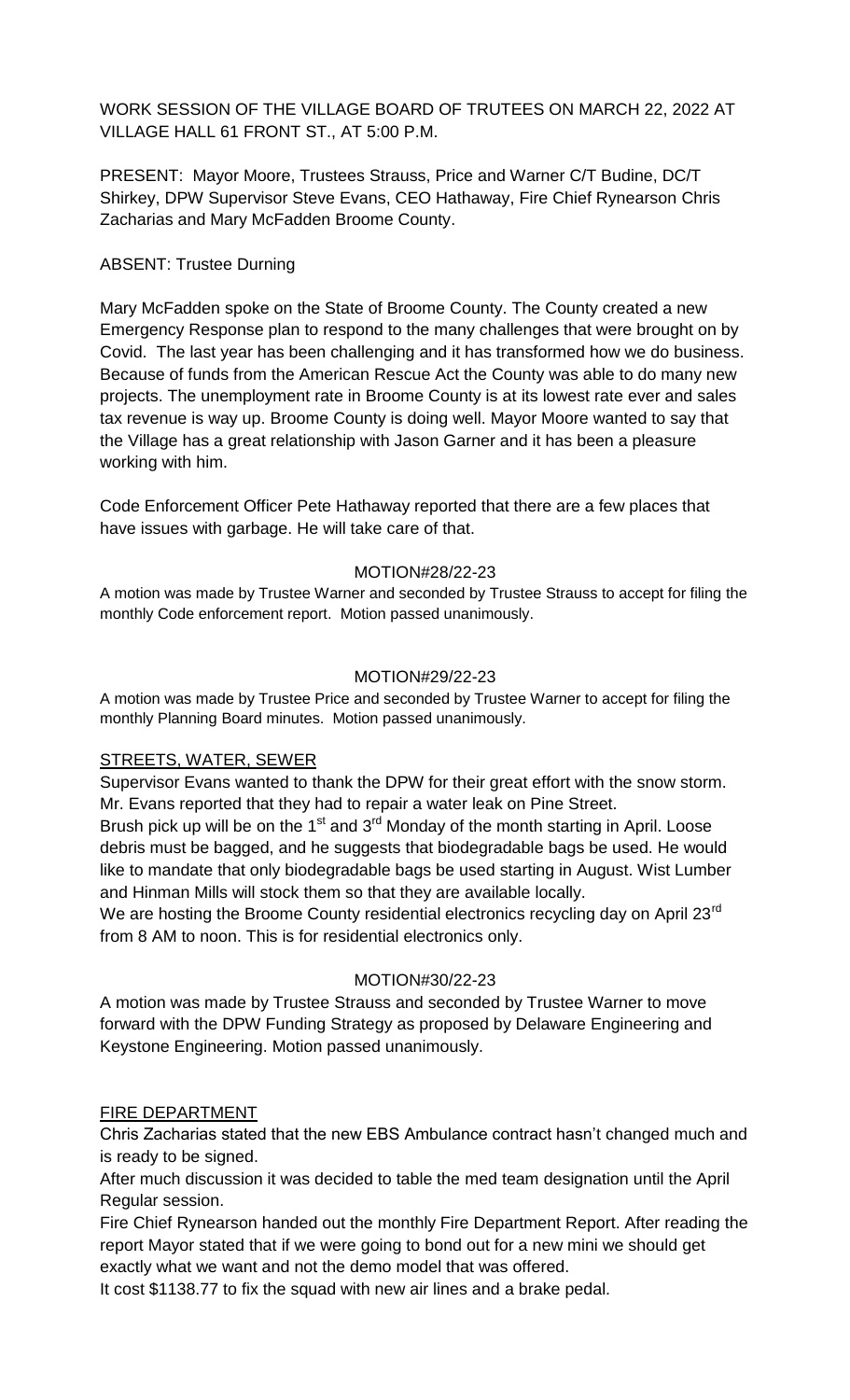Mr. Rynearson stated that the mini pumper has an alternator issue and cannot be fixed because they cannot get parts for it. TNR repair would like to purchase it. Mr. Rynearson said that it's been out of commission for a while and that they could live without it and use the utility for limited access areas, for a year until we get the new truck. Trustee Price felt that we should put the mini pumper out for bid.

### MOTION#31/22-23

A motion was made by Trustee Strauss and seconded by Trustee Price to declare the mini pumper surplus. Motion passed unanimously.

### MOTION#32/22-23

A motion was made by Trustee Warner and seconded by Trustee Strauss to advertise for bids for the mini pumper with a minimum. Motion passed unanimously.

Chief Rynearson told the board that he couldn't justify the cost of purchasing a new fire siren. He felt that it was outdated technology.

Fire Department elections will be next month.

### **PRESIDENT**

### **RESOLUTION INTRODUCING A PROPOSED LOCAL LAW**

WHEREAS, a local law entitled "A LOCAL LAW REPEALING AND REPLACING CHAPTER 124 OF THE VILLAGE CODE ENTITLED 'PROPERTY AND BUILDING NUISANCE REFORM'" was introduced at this meeting; and

WHEREAS, the Village Board of Trustees desires to hold a public hearing with respect to the adoption of said Local Law.

NOW, THEREFORE, BE IT RESOLVED that a public hearing will be held by the Village Board of Trustees of the Village of Deposit with respect to the adoption of the aforesaid Local Law at 7:00 p.m. on April 12, 2022; and it is further

RESOLVED, that the Village Clerk is hereby authorized and directed to cause public notice of said hearing to be given as provided by law.

# **CERTIFICATION**

I, Karen Budine, do hereby certify that I am the Village Clerk-Treasurer of the Village of Deposit and that the foregoing constitutes a true, correct and complete copy of a resolution duly adopted by the Village Board of Trustees of the Village of Deposit at a meeting thereof held at Village Hall, 61 Front Street, Deposit, New York on the 22nd day of March, 2022. Said resolution was adopted by the following roll call vote:

| <b>Mayor Moore</b> |  |
|--------------------|--|
|--------------------|--|

| <b>Trustee Warner</b> | __Aye |
|-----------------------|-------|
|-----------------------|-------|

Trustee Strauss \_\_\_\_Aye\_\_\_\_

Trustee Durning \_\_\_\_Absent\_\_

Trustee Price \_\_\_\_\_\_ Aye\_\_\_\_\_

Dated: March 22, 2022